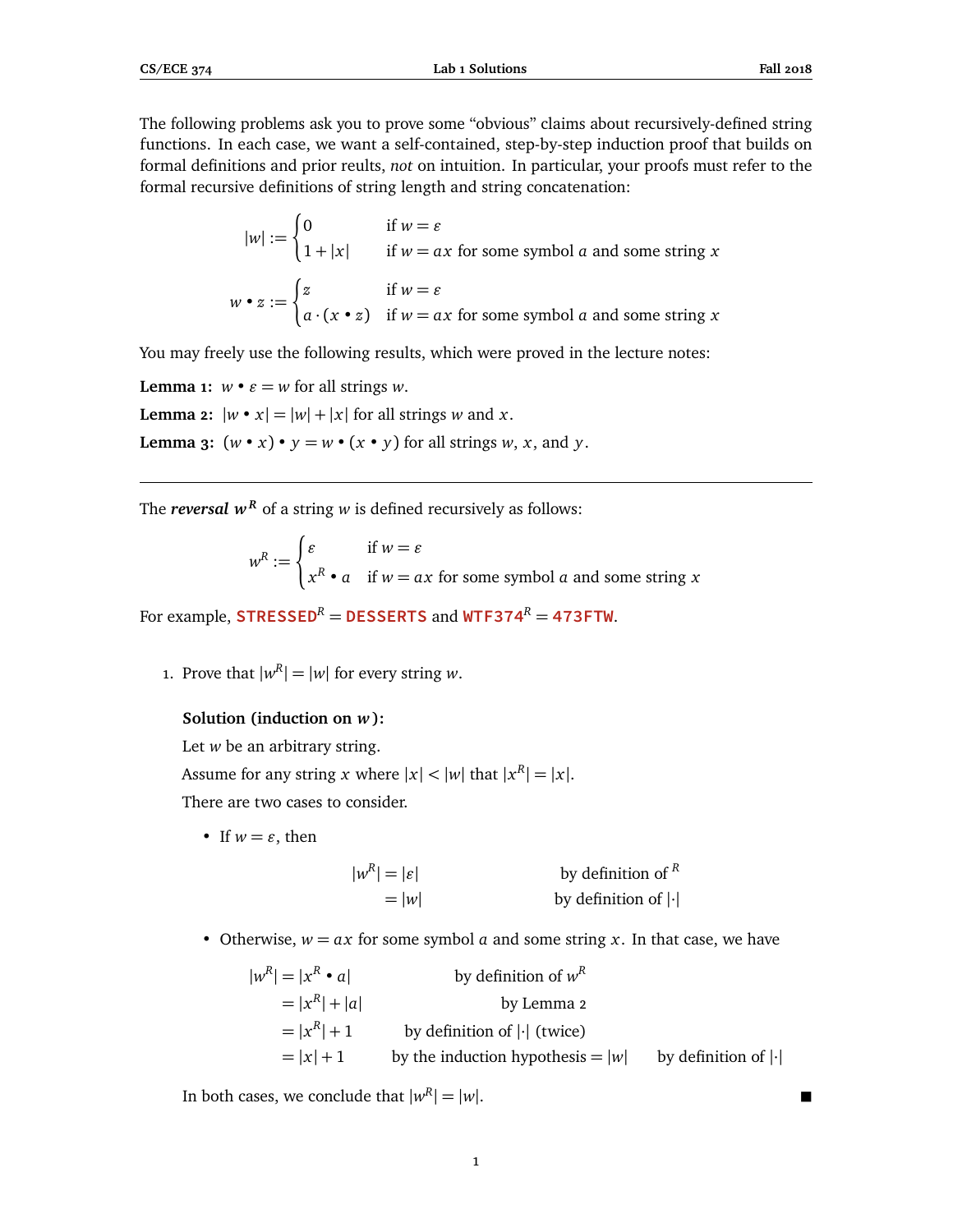2. Prove that  $(w \cdot z)^R = z^R \cdot w^R$  for all strings *w* and *z*.

# **Solution (induction on** *w***):**

Let *w* and *z* be arbitrary strings.

Assume for any string *x* where  $|x| < |w|$  that  $(x \cdot z)^R = x^R \cdot z^R$ .

There are two cases to consider:

• If  $w = \varepsilon$ , then

| $(w \cdot z)^R = z^R$     | by definition of $\bullet$ |
|---------------------------|----------------------------|
| $= z^R \cdot \varepsilon$ | by Lemma 1                 |
| $z^R \cdot w^R$           | by definition of $R$       |

- Otherwise,  $w = ax$  for some symbol *a* and some string *x*.
	- $(w \cdot z)^R = (a \cdot (x \cdot z))^R$ by definition of •  $=(x \bullet z)^{R} \bullet a$ *<sup>R</sup>* • *a* by definition of *<sup>R</sup>*  $=(z^R \cdot x^R)$ by the induction hypothesis, because  $|x| < |w|$  $=z^R \bullet (x)$ *<sup>R</sup>* • *a*) by Lemma 3  $=z^R \cdot w^R$ by definition of *<sup>R</sup>*

In both cases, we conclude that  $(w \cdot z)^R = z^R \cdot w^R$ .

But how did I know that the induction hypothesis needs to change the first string *w*, but not the second string *z*? I wrote down the inductive argument first, and then noticed that in the proof for *w* • *z*, we needed the inductive hypothesis on *x* • *z*. Same string *z*, but *w* changed to *x*. Alternatively, in light of Lemma 2, I could have inducted on the **sum** of the string lengths with the inductive hypothesis "Assume for all strings x and y such that  $|x| + |y| < |w| + |z|$ that  $(x \cdot y)^R = x^R \cdot y^R$ ."

3. Prove that  $(w^R)^R = w$  for every string *w*.

### **Solution (induction on** *w***):**

Let *w* be an arbitrary string.

Assume for any string *x* where  $|x| < |w|$  that  $(x^R)^R = x$ .

There are two cases to consider.

- If  $w = \varepsilon$ , then  $(w^R)^R = \varepsilon^R = \varepsilon$  by definition.
- Otherwise,  $w = ax$  for some symbol *a* and some string *x*.

| $(w^R)^R = (x^R \cdot a)^R$ | by definition of $R$        |
|-----------------------------|-----------------------------|
| $a^R \bullet (x^R)^R$       | by problem 2                |
| $= a \cdot (x^R)^R$         | by definition of $R$        |
| $= a \cdot (x^R)^R$         | by definition of $\bullet$  |
| $= a \cdot x$               | by the induction hypothesis |
| $=w$                        | by assumption               |

In both cases, we conclude that  $(w^R)$  $R = w$ .

2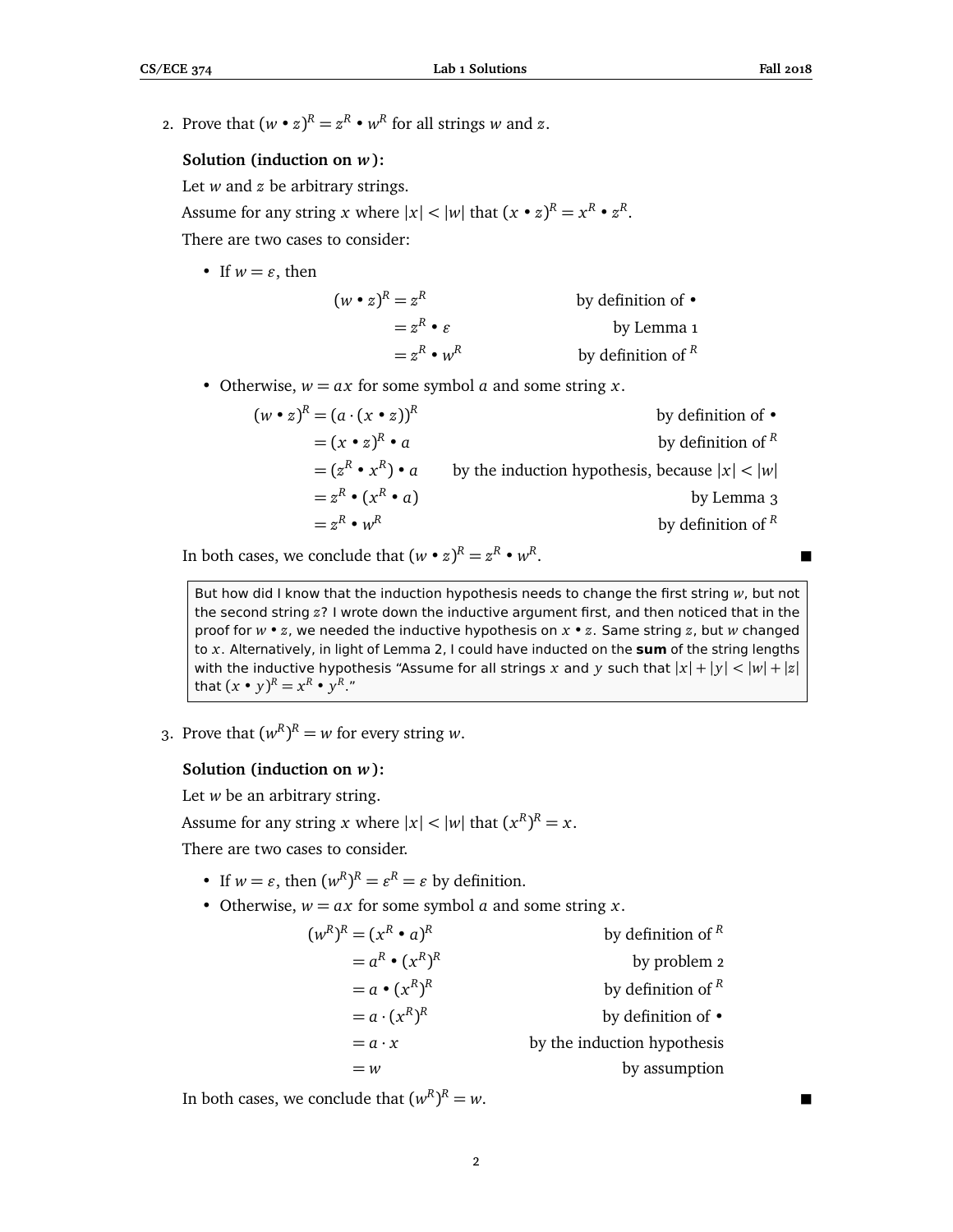$\blacksquare$ 

**To think about later:** Let  $\#(a, w)$  denote the number of times symbol *a* appears in string *w*. For example,  $\#$ (**X**, WTF374) = 0 and  $\#$ (0,000010101010010100) = 12.

4. Give a formal recursive definition of  $\#(a, w)$ .

# **Solution:**

 $#(a, w) =$  $\sqrt{ }$  $\int$  $\overline{a}$ 0 if  $w = \varepsilon$  $1 + \#(a, x)$  if  $w = ax$  for some string x  $#(a, x)$  if  $w = bx$  for some symbol  $b \neq a$  and some string *x* 

5. Prove that  $\#(a, w \cdot z) = \#(a, w) + \#(a, z)$  for all symbols *a* and all strings *w* and *z*.

## **Solution (induction on** *w***):**

Let *a* be an arbitrary symbol, and let *w* and *z* be arbitrary strings. Assume for any string *x* such that  $|x| < |w|$  that  $\#(a, x \cdot z) = \#(a, x) + \#(a, z)$ . There are three cases to consider.

• If  $w = \varepsilon$ , then

$$
#(a, w \bullet x) = #(a, x) \qquad \text{by definition of } \bullet
$$
  
=  $#(a, w) + #(a, x) \qquad \text{by definition of } #$ 

• If  $w = ax$  for some string *x*, then

$$
\#(a, w \cdot z) = \#(a, ax \cdot z)
$$
 by definition of  $\bullet$   
\n
$$
= \#(a, a \cdot (x \cdot z))
$$
 by definition of  $\bullet$   
\n
$$
= 1 + \#(a, x \cdot z)
$$
 by definition of  $\#$   
\n
$$
= 1 + \#(a, x) + \#(a, z)
$$
 by the induction hypothesis  
\n
$$
= \#(a, ax) + \#(a, z)
$$
 by definition of  $\#$   
\n
$$
= \#(a, w) + \#(a, z)
$$
 because  $w = ax$ 

• If  $w = bx$  for some symbol  $b \neq a$  and some string *x*, then

$$
\begin{aligned}\n\#(a, w \bullet z) &= \#(a, b \cdot (x \bullet z)) & \text{by definition of } \bullet \\
&= \#(a, x \bullet z) & \text{by definition of } \# \\
&= \#(a, x) + \#(a, z) & \text{by the induction hypothesis} \\
&= \#(a, bx) + \#(a, z) & \text{by definition of } \# \\
&= \#(a, w) + \#(a, z) & \text{because } w = bx\n\end{aligned}
$$

In every case, we conclude that  $\#(a, w \bullet z) = \#(a, w) + \#(a, z)$ .